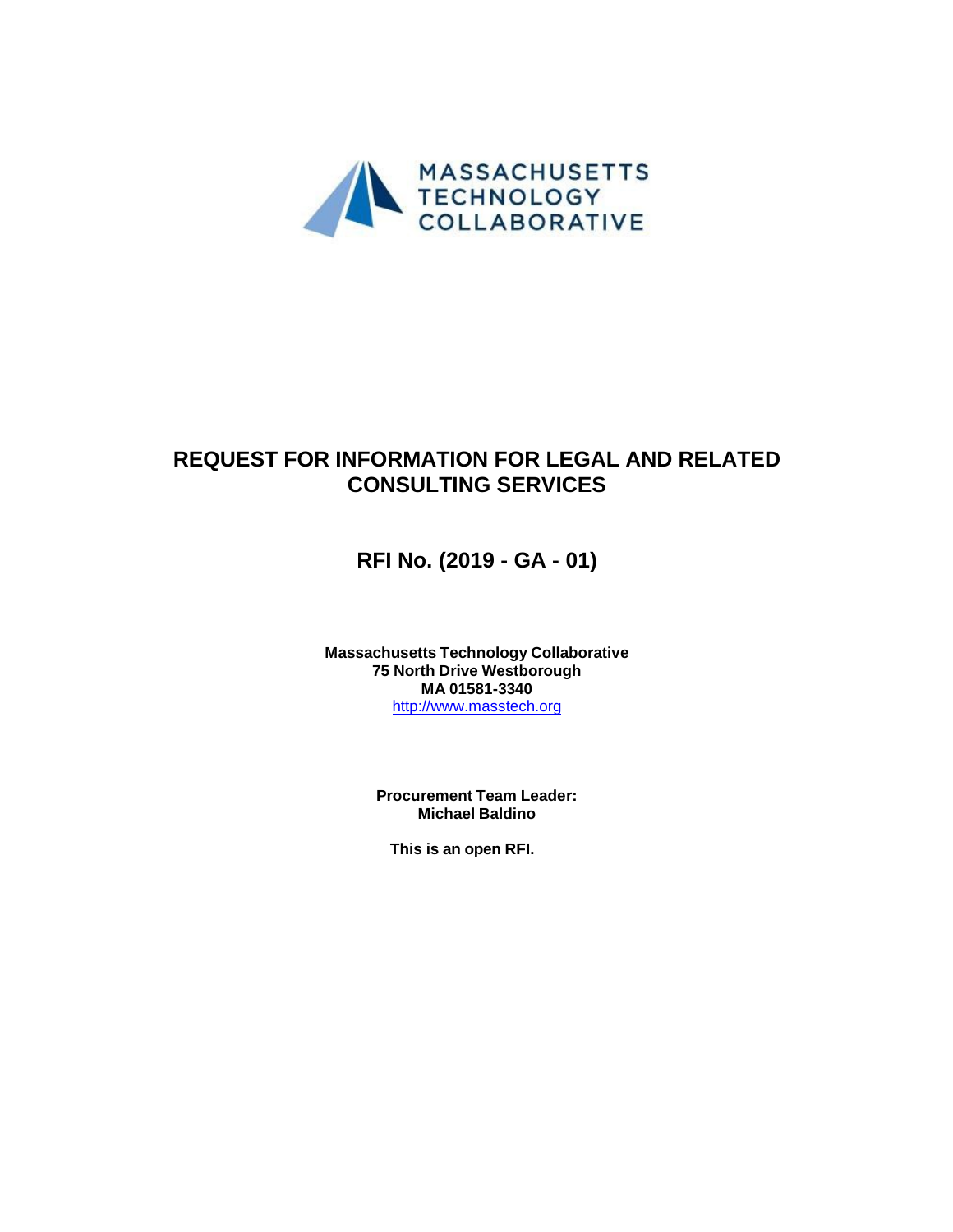# **1. Introduction**

The Massachusetts Technology Collaborative (the "Mass Tech Collaborative") is issuing this Request for Information for Legal and Related Consulting Services, RFI No. 2019- GA-01 ("RFI"), seeking expressions of interest and qualification ("Responses") from law firms and other consultants ("Respondents") available and willing to provide legal services and/or related consulting services in the areas set forth in Section 2 of this RFI, or as otherwise specified from time to time by the Mass Tech Collaborative ("Services"). Through this RFI we seek to provide interested parties with a high-level description of our institution and the types of Services we typically procure. This RFI is one means by which the Mass Tech Collaborative can identify qualified and interested providers of Services that may lead to the negotiation and execution of a Services Agreement and Statement of Work ("Agreement"), which is available on the Mass Tech Collaborative website. The Mass Tech Collaborative may also utilize other methods to procure Services when it is deemed to be in the best interests of the institution. Interested parties are invited to submit their qualifications, proposed hourly rates, references and other relevant information as set forth in greater detail in Section 3 of this RFI.

 This RFI will remain open for receipt of Responses until such time as it is withdrawn by the Mass Tech Collaborative or is modified to the contrary pursuant to Section 5.1(f) of this RFI. In the ordinary course, when we determine to procure Services of a particular type, we will identify a number of qualified and interested parties from among Respondents to this RFI, if any, and as otherwise known to us by reputation or previous relationship with our institution, for the purpose of discussing a possible procurement. Discussions with Respondents and potential Respondents will be on an informal basis. Our decision to proceed to negotiate and execute an Agreement with a particular Respondent, and the terms thereof, will be based on a consideration of all relevant facts and circumstances as outlined in Section 4 of this RFI, and is intended to result in the best value to the Mass Tech Collaborative as determined in our sole discretion. In addition, on occasion, we may employ this RFI in an expedited manner in whole or in part to solicit Responses from a select group of individuals or organizations deemed to have a particular expertise in areas of immediate consequence to our institution. Such a solicitation will be limited to those potential Respondents deemed most appropriate by the Mass Tech Collaborative and this expedited process will employ the same best value analysis outlined in Section 4.

## **RESPONDENTS PLEASE NOTE**

- (a) This RFI does not commit the Mass Tech Collaborative to select any firm(s), award any work order, or procure or contract for any Services. The Mass Tech Collaborative reserves the right, in its sole discretion and in accordance with generally accepted good business practices, to accept or reject any or all submittals received, to negotiate with any or all qualified Respondents, to request modifications to proposals in accordance with such negotiations, to request supplemental or clarifying information from Respondents, or to cancel, amend or modify the RFI in any manner, in part or in its entirety, at any time.
- (b) Individuals providing Services to the Mass Tech Collaborative may be considered "special state employees" subject to the provisions of the Massachusetts Conflict of Interest Law (M.G.L. c.268A). The Mass Tech Collaborative's Agreement requires contractors to certify, among other things, compliance with the Massachusetts Conflict of Interest law.

## **1.1 Background on the Mass Tech Collaborative**

The Mass Tech Collaborative is an independent public instrumentality of the Commonwealth of Massachusetts chartered by the Commonwealth to serve as a catalyst for growing its innovation economy. The Mass Tech Collaborative brings together leaders from industry, academia, and government to support business formation and growth in the state's technology sector, helping the Commonwealth lead in the global digital economy. To achieve that goal, we build strategies, strengthen connections, assist companies, make investments, and lead programs. The Mass Tech Collaborative has three principal divisions: The Innovation Institute at the Mass Tech Collaborative, the Massachusetts Broadband Institute, and the Massachusetts e-Health Institute. For additional information about Mass Tech Collaborative and its programs and initiatives, please visit our website at www.masstech.org.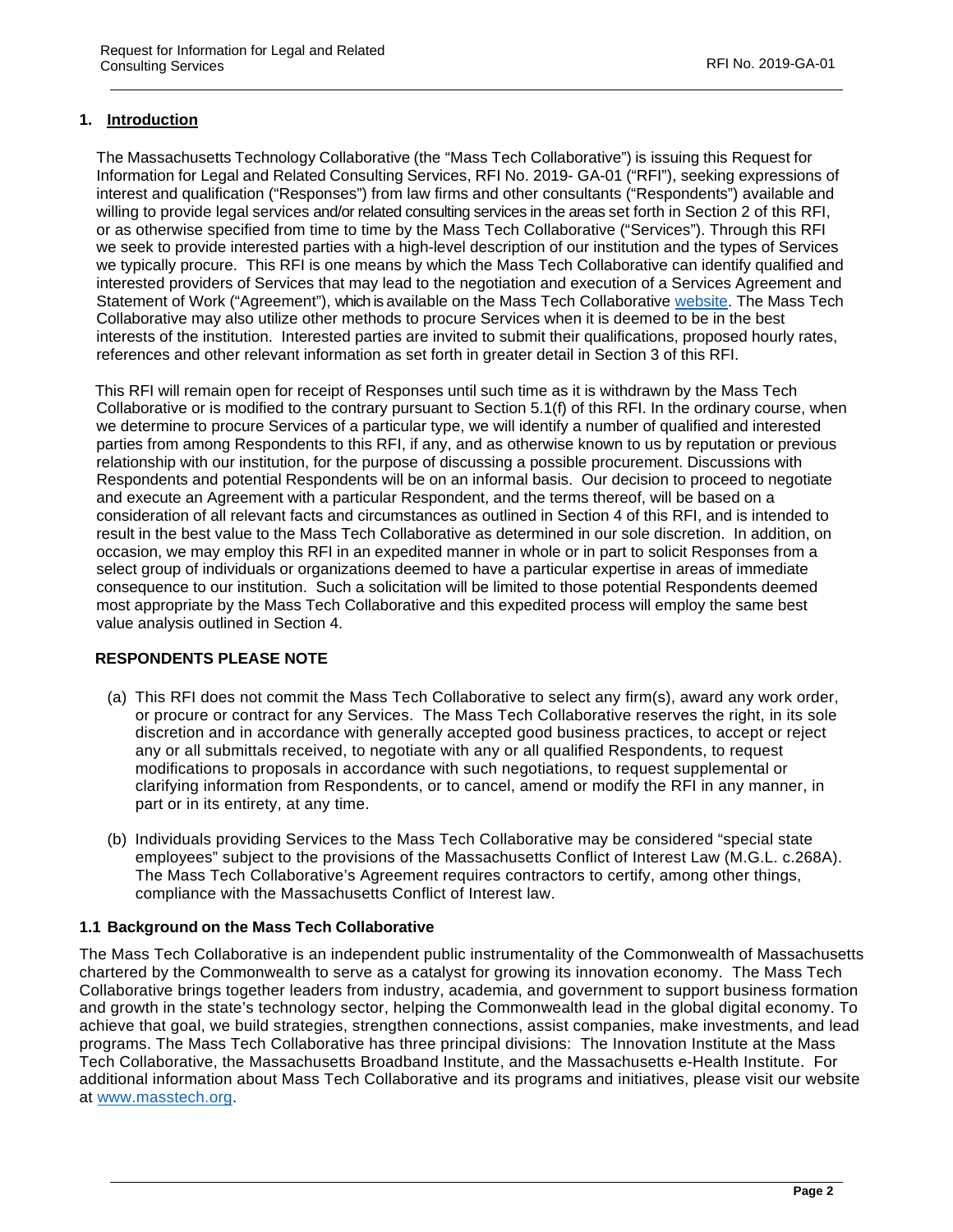

# **2. Description of Services**

# **2.1 General**

Respondents may express interest in providing Services to the Mass Tech Collaborative in one or more of the categories described below. This is not intended to be an exhaustive list as the Mass Tech Collaborative's needs may change from time to time. Responding firms should clearly indicate the category or categories for which they wish to be considered for selection.

# **2.2 General Business Transactions**

The Mass Tech Collaborative may require legal advice and assistance in the negotiation, documentation and settlement of business transactions, as well as compliance with any and all state or federal regulations, laws and/or procedures that may apply to such transactions. The Mass Tech Collaborative enters into a broad array of contracts involving the awarding of financial assistance to third parties and the procurement of Services to support the needs of the institution. The negotiation and development of these contractual relationships often involve complex and novel elements and considerations.

## **2.3 Human Resources and Employment Law**

The Mass Tech Collaborative may require legal advice and assistance on various human resources and employment matters affecting the Mass Tech Collaborative and its divisions, including but not limited to employment commencement and termination decisions, design, implementation and administration of benefits programs, compliance with applicable state and federal laws and other general human resources and employment related matters.

## **2.4 Real Estate**

The Mass Tech Collaborative owns and operates a 36-acre campus, and as a result, the Mass Tech Collaborative has a need from time to time for real estate-related legal Services. The Mass Tech Collaborative also operates a small satellite office in Boston. The Mass Tech Collaborative may require legal advice and assistance on matters relating to landlord-tenant relationships, the management and further development of its real estate assets, and the design and construction of buildings and infrastructure in a manner that complies with public design and construction laws.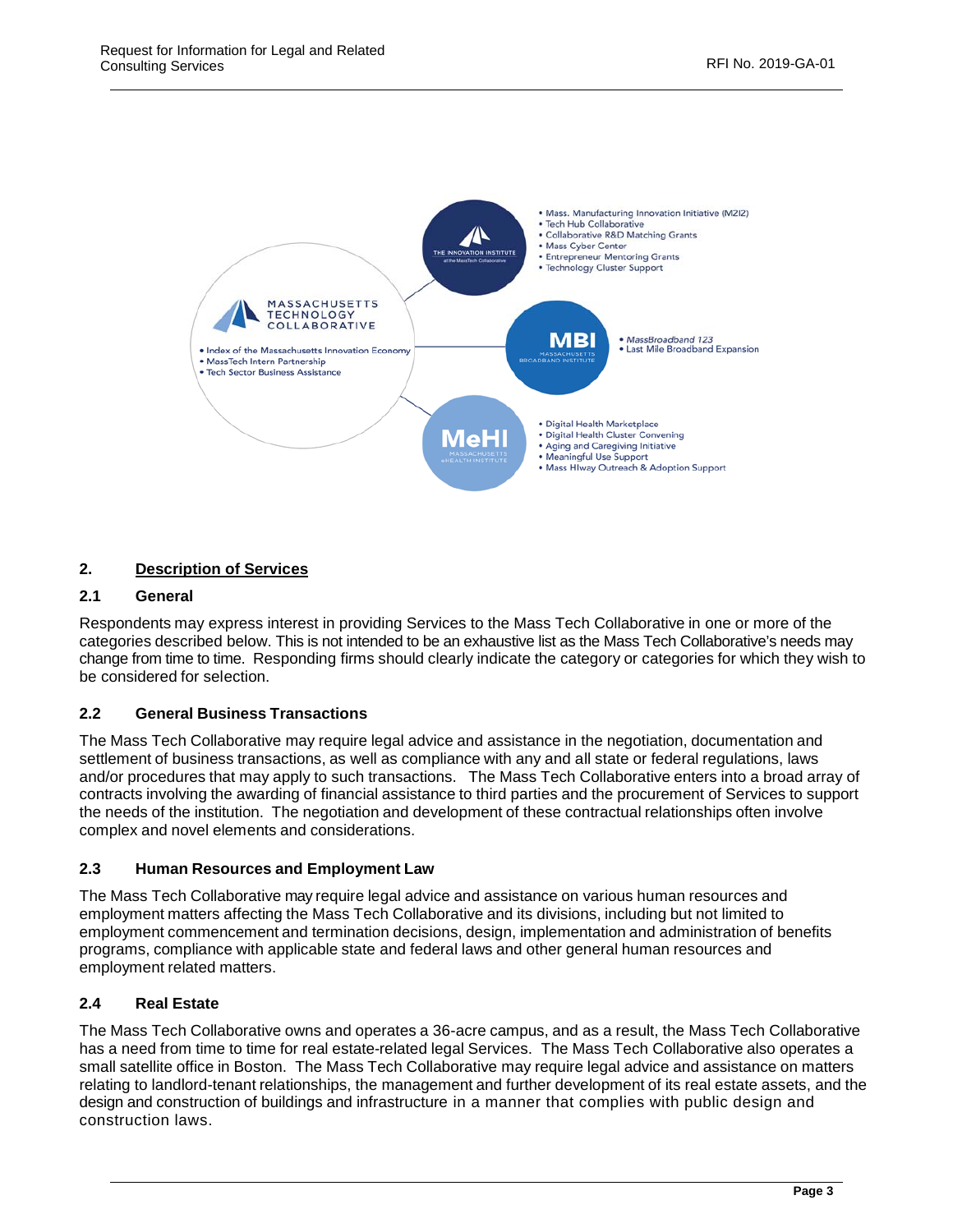# **2.5 Intellectual Property**

The Mass Tech Collaborative's mission requires substantial interaction with private business entities and universities, within which intellectual property issues may arise. The Mass Tech Collaborative may require legal Services to review or draft intellectual property contract provisions and to develop a policy or policies for pursuing the Mass Tech Collaborative's ownership interests in intellectual property on a going forward basis.

## **2.6 General Litigation, Risk Management and Insurance**

The nature and complexity of the Mass Tech Collaborative's initiatives and programs, many of which involve the development and implementation of unique policy solutions, may result in the need to have expeditious access to providers of general litigation, risk management or insurance Services. The Mass Tech Collaborative also periodically reviews the standard insurance provisions contained in all grant and service contracts to ensure that the Mass Tech Collaborative is adequately protected from a risk management perspective, and may require general legal advice concerning a proposed relaxation of certain insurance requirements for grantees and/or contractors in appropriate circumstances. Firms that have experience in insurance matters generally (such as risk analysis and assessment, interpreting and applying provisions of insurance policies for non-profit entities and/or public entities) are also encouraged to respond to this RFI.

# **2.7 Public Law, including Conflict of Interest, Public Meetings, Public Records, Public Procurements**

As a public instrumentality of the Commonwealth, the Mass Tech Collaborative and its employees are required to abide by numerous public law requirements. The Mass Tech Collaborative and its employees take such public law requirements seriously and often seek clarification of certain obligations, required actions and prohibited actions thereunder. One example of Services that are likely to be required include providing interpretations of the Commonwealth's Conflict of Interest statute (M.G.L. 268A), as well as providing advice on compliance with public laws applicable to the Mass Tech Collaborative operations and procurements and the conduct of its employees.

## **2.8 Healthcare**

The Mass Tech Collaborative may require Services from firms familiar with HIPAA, the adoption of digital health technologies and other related healthcare legal issues with expertise in health care law, policy, privacy and security.

## **2.9 Broadband/Telecommunications**

The Mass Tech Collaborative may require Services to address issues that arise through the administration of the MBI, including the ongoing operation of the MassBroadband 123 middle-mile fiber optic network in central and western Massachusetts and the Last Mile Program, which awards grants to private providers and towns to support the build-out of broadband infrastructure in unserved towns in the Commonwealth.

## **2.10 Other Legal or Specialized Consulting Services**

The Mass Tech Collaborative's portfolio of programs, initiatives and projects will continue to evolve over time as innovation and technology-driven opportunities and challenges confronting the Commonwealth evolve. The Mass Tech Collaborative may require legal Services to support emerging activities involving cybersecurity, the Internet of Things, and other high-growth potential industry sectors. Some projects may involve joint ventures, strategic alliances and/or public private partnerships that could require legal Services based on the formation of special purpose vehicles, and joint ownership of assets/interests.

## **2.11 Related Services**

Firms that have unique expertise in areas related in some relevant capacity to any of the categories set forth above are encouraged to submit responses. Additionally, firms are encouraged to propose such other legal Services that they believe, based on the description of the Mass Tech Collaborative in Section 1.1, could be of interest to our institution. Such responses should include an explanation of how and why such Services would be useful to the Mass Tech Collaborative.

## **3. Submission of Responses and Questions**

Questions regarding this RFI may be submitted by electronic mail to proposals@masstech.org. Please include the RFI number in the subject heading of the email. Mass Tech Collaborative intends to respond to questions on a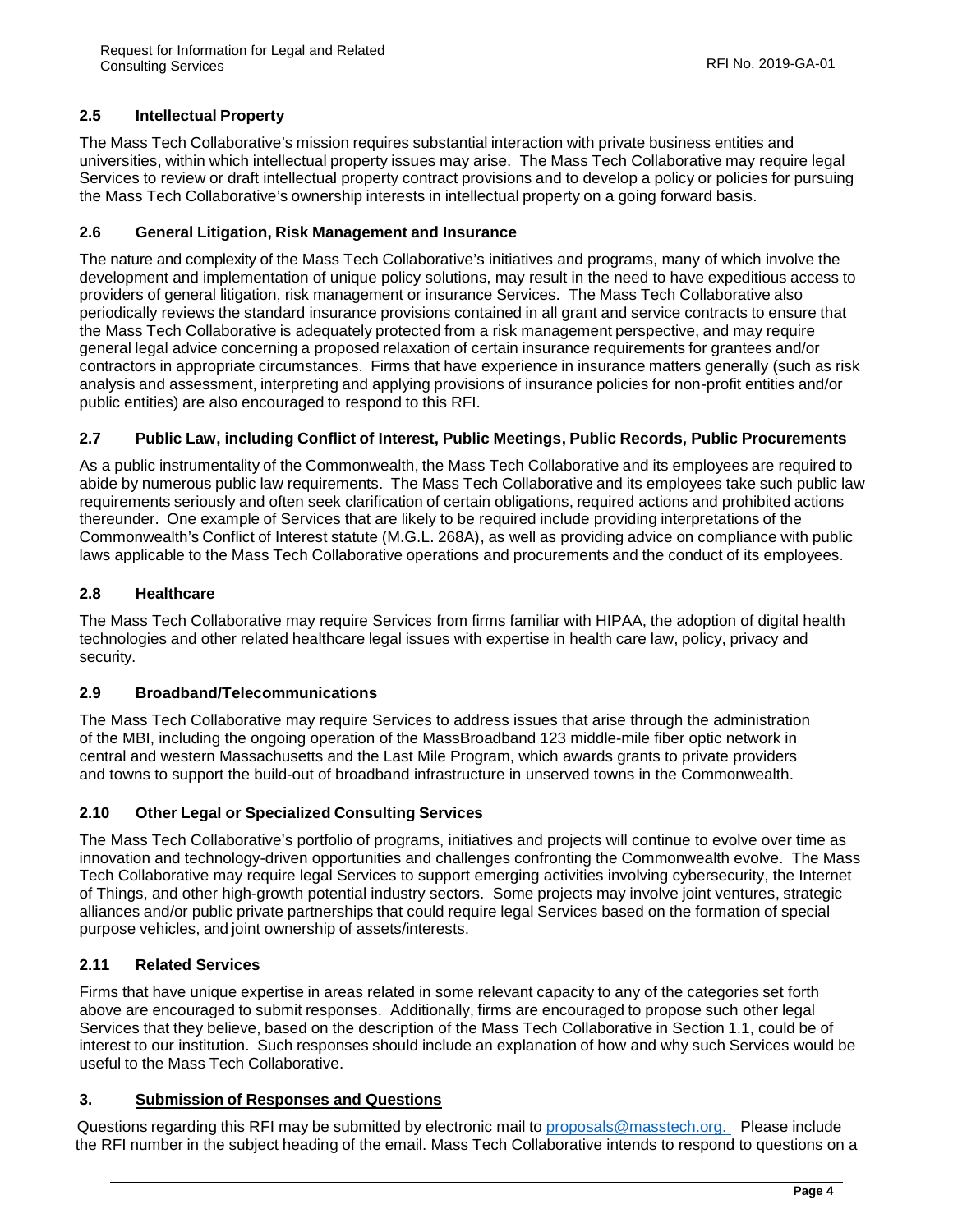timely basis and when appropriate will post such responses to the Mass Tech Collaborative**'**s and the Commbuys' websites.

#### **3.1 Instructions for Submission of Responses:**

All Responses must be submitted electronically (.pdf or .doc) to proposals@masstech.org. Please state the following in the subject line: Proposal for Legal and Related Consulting Services, RFI No. 2019-GA-01.

#### **3.2 Information Required in Submission:**

- (a) Response Cover Sheet (Attachment A)
- (b) Executive Summary: Respondents should provide a summary of their organization and any proposed subconsultants, their proposed approach for working with the Mass Tech Collaborative and the category(s) of Services for which they seek prequalification. This summary should be a maximum of 2 pages in length.
- (c) Statement of Firm Qualifications: All responses must include a statement of qualifications, experience and description of the Respondent firm, its history and its diversity and inclusion practices. The response should specifically indicate the firm's current and historical expertise in the categories of Services identified in the RFI for which it seeks to be selected.
- (d) Staff Qualifications: All responses must include resumes of each individual who will be providing Services under any Statement of Work, as well written descriptions of the individual(s)' experience in the categories of Services identified in this RFI. All Respondents must identify the individual(s) who will have primary responsibility for contact and communications with the Mass Tech Collaborative under each such category of Services. The Mass Tech Collaborative reserves the right to investigate and review the background of any or all personnel assigned to work under a work order and, based on such investigations, to reject the use of any persons within the Mass Tech Collaborative's discretion.
- (e) References: All responses must include references from at least 3 clients of Respondent who have utilized the firm on matters related to the respective categories of Services for which Respondent desires to be selected. The references must include a contact person, a full address, and a phone number. If individuals identified as participants in Services to be performed under this RFI previously participated in any of the projects performed for other clients on the foregoing list, please identify those projects and the individual.
- (f) Billing Rates and Structure: Respondents are required to include the following information in their response. Respondents may, but are not required to, use Attachment B (Optional Budget Template) to provide this information.
	- 1. A schedule of hourly rates to be charged by personnel identified in the qualification statement above and rate categories for additional personnel that may work on specific assignments. Please indicate discounts, if any, which are being offered from standard hourly rates and the timeframe for which the quoted rates will be valid. Respondents may also offer blended hourly rates. Respondents please note that work performed under an Agreement will generally be billed in accordance with the hourly rates provided by the Respondent (the "the Offered Rate").
	- 2. A list, by type and amount, of any additional fees, overhead charges, or reimbursable expenses, if any. As a general policy, the Mass Tech Collaborative does not pay mark-ups on reimbursables or out-of-pocket expenses, nor does the Mass Tech Collaborative pay for word processing, overtime or meals. For travel costs, the Mass Tech Collaborative pays the IRS rate per mile.
- (g) Conflict of Interest: Respondents to this RFI who are currently (or who anticipate that they prospectively may be) providing Services to Mass Tech Collaborative grantees are advised to review the Procurement Conflicts Policy (http://www.masstech.org/procurements/procurement-conflicts-policy). As part of its response, Respondent must affirmatively indicate whether it has contracts for Services funded in whole or in part by Mass Tech Collaborative grants.

## **4. Evaluation Process and Criteria**

When the Mass Tech Collaborative requires Services, we will generally employ the following criteria in determining the best value for our institution and with whom to negotiate and execute an Agreement. The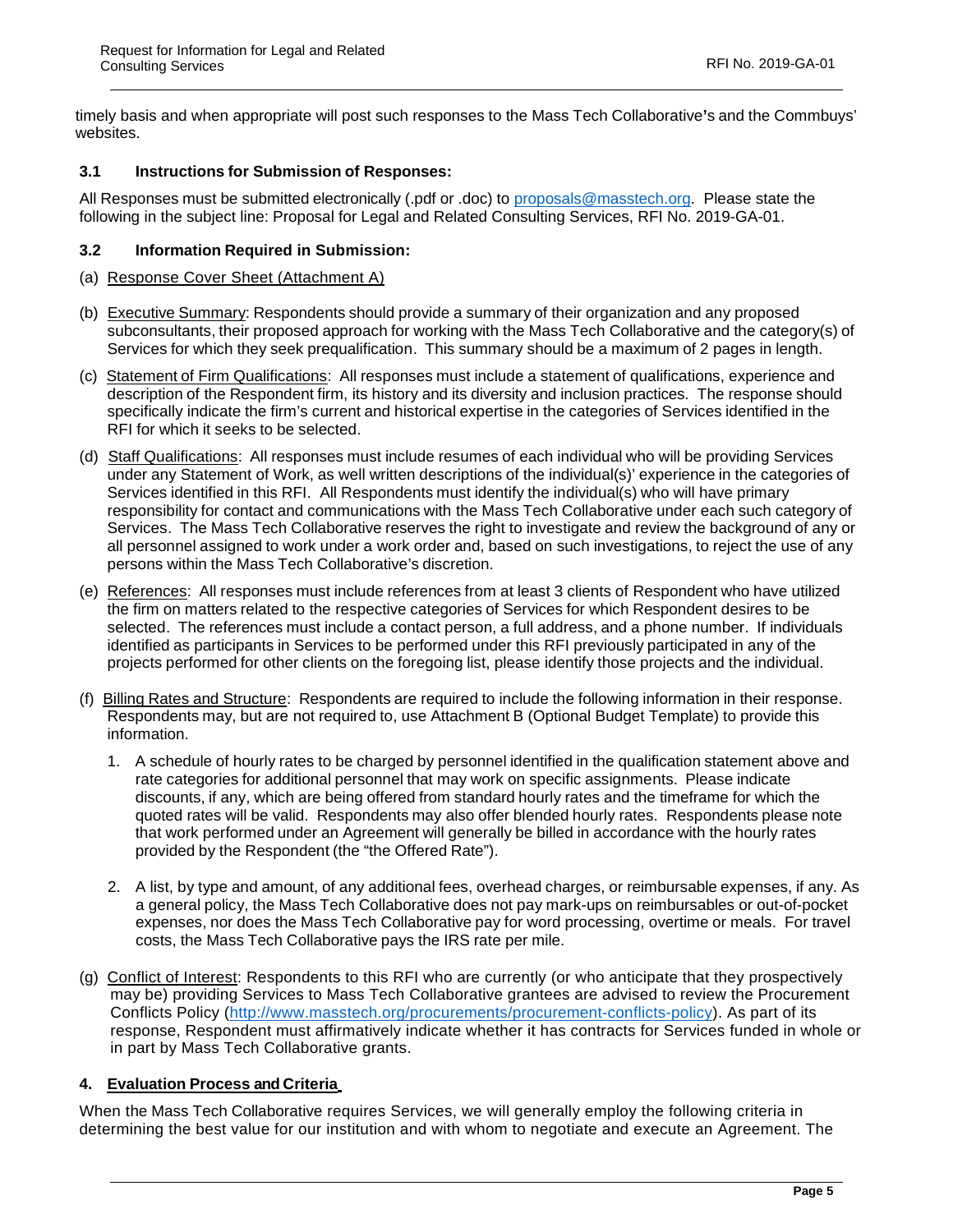criteria assessed may include, but not be limited to:

- (i) Demonstrated experience or capacity to perform the same or similar Services sought in this RFI or as otherwise communicated to Respondent;
- (ii) A record of satisfactory performance with other clients, including other public instrumentalities, for whom Respondent has performed the same or similar Services;
- (iii) Industry reputation of the Respondent;
- (iv) Prior experience with the Mass Tech Collaborative, which may include knowledge of or prior involvement with Mass Tech Collaborative's organizational structure, programs, policies, procedures or other matters that are relevant to the Services being procured;
- (v) The importance given a particular issue of maintaining continuity with a Respondent who has been providing Services related to such an issue;
- (vi) The ability of a Respondent to anticipate and provide guidance across a range of issues reasonably related to the particular issue which is the subject of the procurement for Services;
- (vii) Familiarity and existing relationships with stakeholders in government, industry and academia that are relevant to the Services being procured;
- (viii) Commitment by Respondent to diversity and inclusion practices and the diversity of staff who will be providing Services; and
- (ix) Reasonableness and duration of the Offered Rates and billing structure, including a stated willingness (and preferably a commitment) to offer additional discounts, flat fees, blended rates, fee caps, substantial use of associates and other forms of competitive pricing. Please note that references to "Respondent" in this paragraph include the Respondent firm as well as the personnel identified by the Respondent to provide the Services being procured.

The order of these factors does not generally denote relative importance, and the Mass Tech Collaborative reserves the right to consider such other relevant factors as it deems appropriate in order to obtain "best value" providers of the desired Services as determined by Mass Tech Collaborative in its sole discretion.

If the Mass Tech Collaborative is interested in engaging the Services of a Respondent or potential Respondent, it will contact the party or parties and attempt to negotiate a mutually agreeable contract, including scope, schedule and pricing.

#### **5. Other Provisions**

#### **5.1 General Information**

- (a) All responses, proposals, related documentation and information submitted in response to this RFI are subject to the Massachusetts Public Records Law, M.G. L. c. 66, §10, and to M.G.L. c. 4, §7(26), regarding public access to such documents. Any statements reserving any confidentiality or privacy rights in submitted responses or statements otherwise inconsistent with these statutes will be void and disregarded. All materials and documentation submitted to the Mass Tech Collaborative in response to this RFI shall become the Mass Tech Collaborative's property and may be subject to public disclosure under the Massachusetts Public Records Law.
- (b) Further, any selected Respondent must recognize that in the performance of the Agreement it may become a holder of personal data (as defined in M.G.L. c. 66A) or other information deemed confidential by the Commonwealth. Respondent shall comply with the laws and regulations relating to confidentiality and privacy, including any rules or regulations of the Mass Tech Collaborative. Any questions concerning issues of confidentiality, the submission of materials to the Mass Tech Collaborative, or any other questions related to these matters, please contact Philip Holahan, Esq., (holahan@masstech.org) at the Mass Tech Collaborative.
- (c) It is the policy of the Mass Tech Collaborative that contracts are awarded only to Respondents who fully conform to RFI requirements. In order to qualify as responsive, the Respondent must respond to all requirements of the RFI in a complete and thorough manner. **ANY RESPONSE DETERMINED TO BE NON-**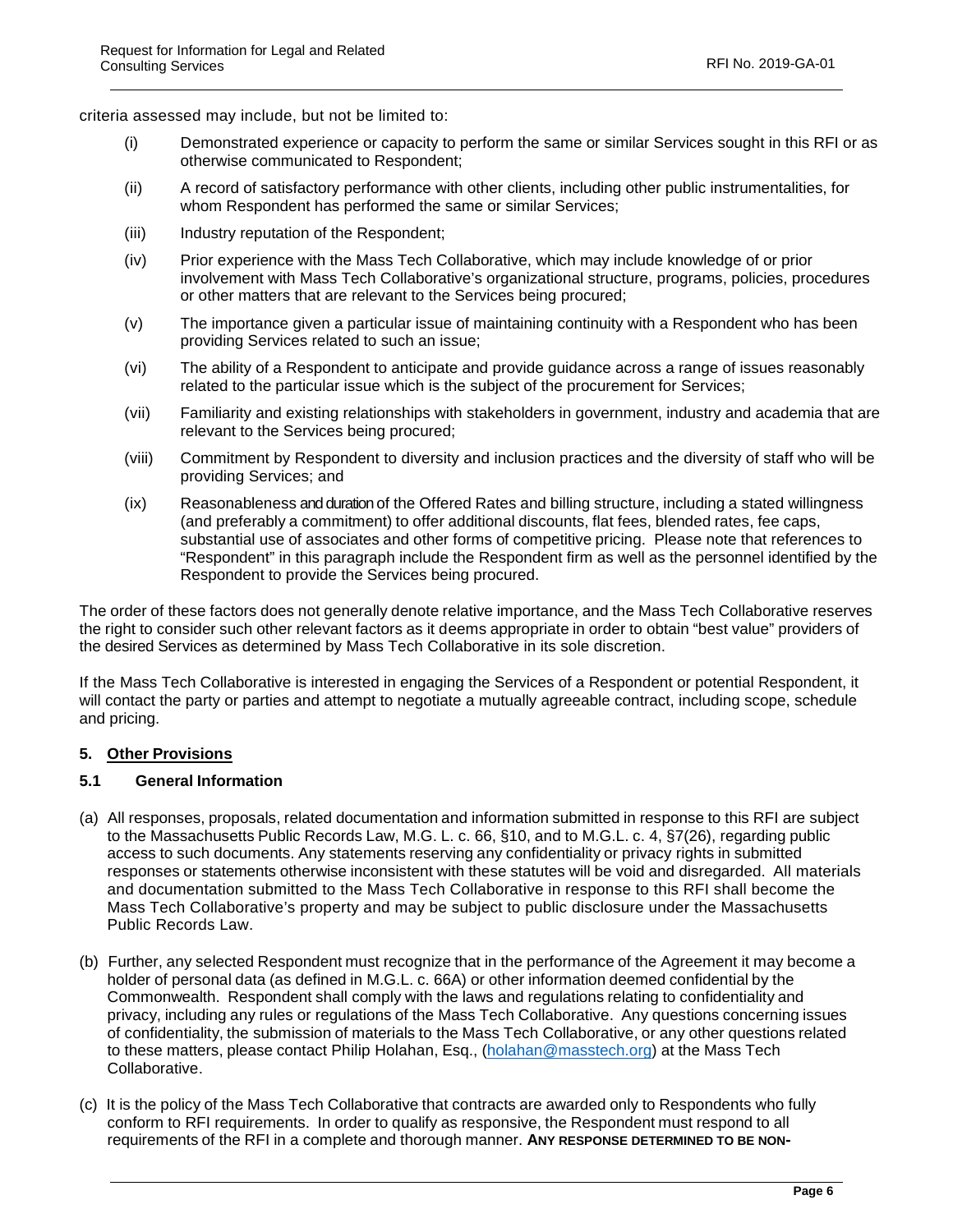**RESPONSIVE TO THIS RFI, INCLUDING INSTRUCTIONS GOVERNING THE SUBMISSION OF RESPONSES, WILL BE DISQUALIFIED WITHOUT EVALUATION SUBJECT TO THE RIGHT OFTHE MASS TECH COLLABORATIVE TO WAIVE MINOR IRREGULARITIES IN RESPONSES SUBMITTED UNDER THIS RFI AND/OR PROVIDE RESPONDENTS WITH AN OPPORTUNITY TO CURE SUCH MINOR IRREGULARITIES.**

- (d) Respondent's submitted Response shall be treated by the Mass Tech Collaborative as an accurate statement of Respondent's capabilities and experience. Should any statement asserted by Respondent prove to be inaccurate or inconsistent with the foregoing, such inaccuracy or inconsistency shall constitute sufficient cause for rejection of the Response and/or of any resulting contract.
- (e) The Mass Tech Collaborative will not be responsible for any costs or expenses incurred by Respondents in responding to this RFP.
- (f) This RFI has been posted to the Mass Tech Collaborative's and will be posted to the Commbuys' website. If the Mass Tech Collaborative determines that it is necessary to modify any part of this RFI, an addendum will be posted to the Mass Tech Collaborative's and Commbuys' websites. It is the responsibility of Respondents to check the Mass Tech Collaborative's and Commbuys' websites for any addenda or modifications to a RFI to which they intend to respond. The Mass Tech Collaborative, the Commonwealth of Massachusetts, and its divisions accept no liability and will provide no accommodation to Respondents who submit a Response based on an out-of-date RFI.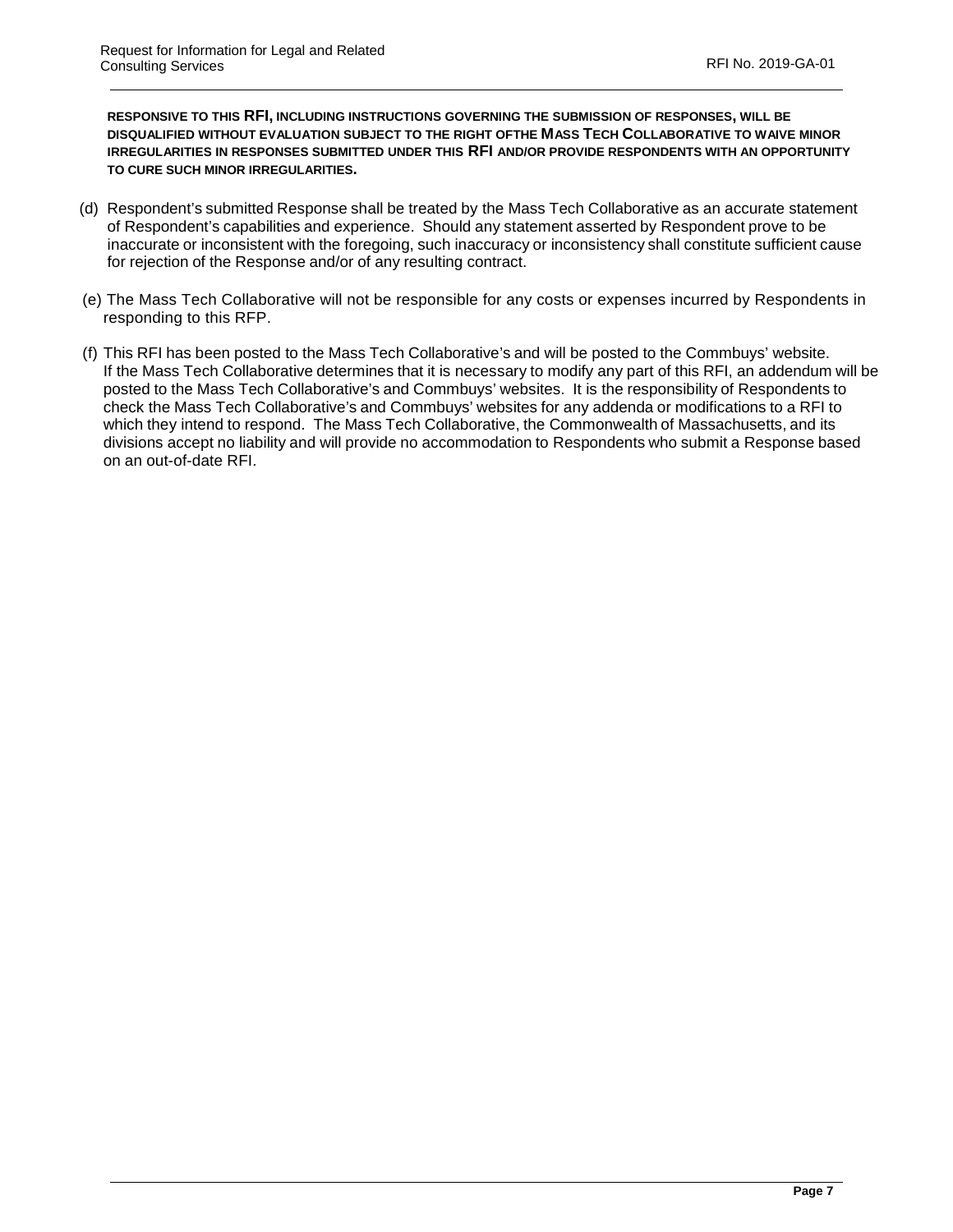# **ATTACHMENT A Response Cover Sheet**

| Name of Respondent                                                |           |                                     |                                |             |  |  |
|-------------------------------------------------------------------|-----------|-------------------------------------|--------------------------------|-------------|--|--|
|                                                                   |           |                                     |                                |             |  |  |
| <b>Mailing Address</b>                                            | City/Town |                                     | State                          | Zip Code    |  |  |
|                                                                   |           |                                     |                                | Web Address |  |  |
| Telephone                                                         |           | Fax                                 |                                |             |  |  |
| Primary Contact for Clarification                                 |           |                                     | Primary Contact E-mail Address |             |  |  |
| <b>Authorized Signatory</b>                                       |           | Authorized Signatory E-mail Address |                                |             |  |  |
| Legal Status/Jurisdiction (e.g., a Massachusetts<br>corporation)  |           | Respondents DUNS No.                |                                |             |  |  |
| List category(s) of Services for which you wish to be considered. |           |                                     |                                |             |  |  |

The undersigned is a duly authorized representative of the Respondent listed below. The Respondent has read and understands the RFI requirements.

#### **I hereby certify that:**

Respondent is in compliance with all corporate filing requirements and State tax laws.

The statements made in this Response to the RFI, including all attachments and exhibits, are true and correct to the best of my knowledge.

| Respondent:                                            |  |  |
|--------------------------------------------------------|--|--|
| Name of Respondent)                                    |  |  |
| By: $\_\_$<br>(Signature of Authorized Representative) |  |  |
|                                                        |  |  |
|                                                        |  |  |
| Date:                                                  |  |  |